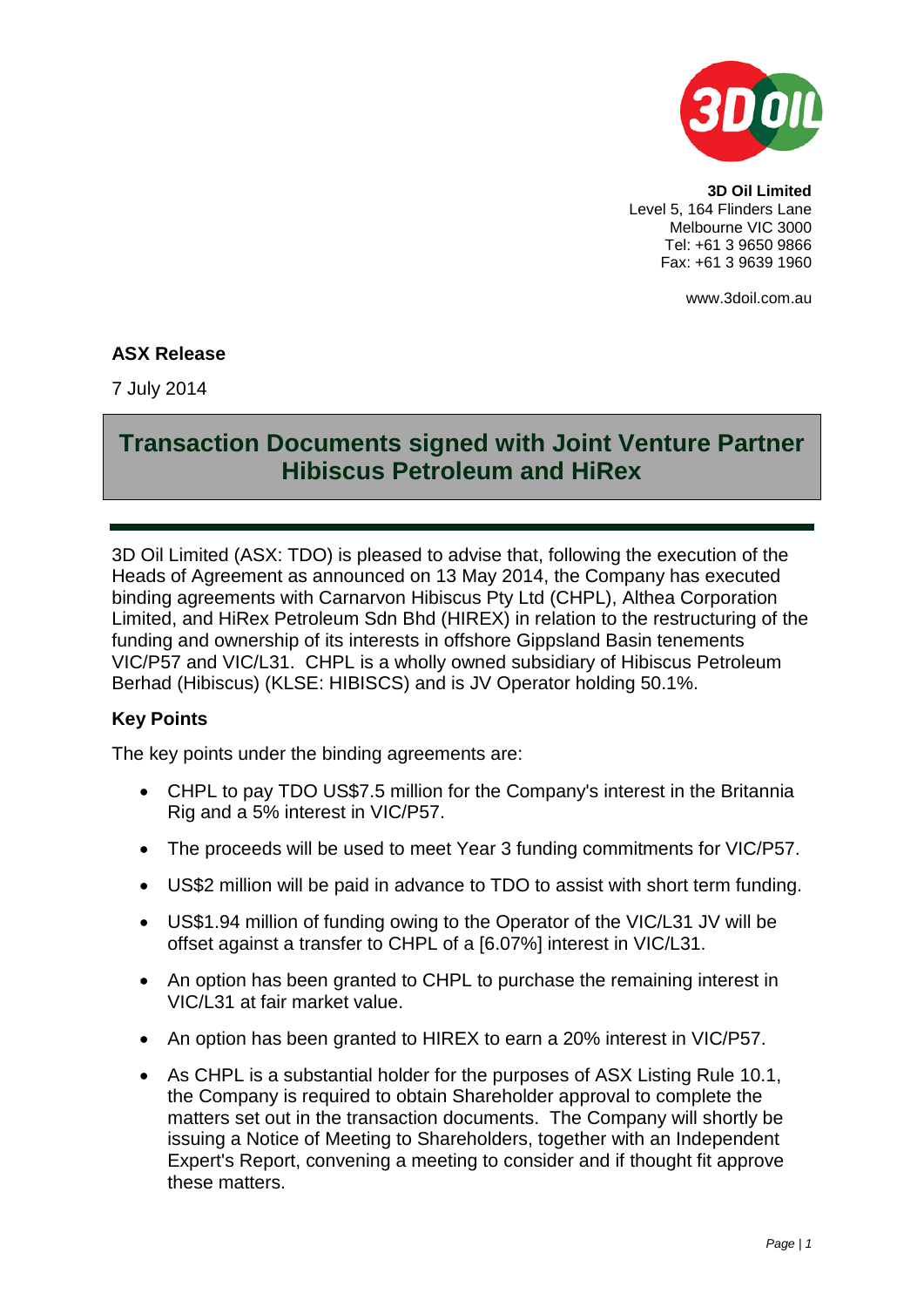## **Background on the West Seahorse project**

West Seahorse (WSH) is being developed for oil production in 2015 by the JV. In the last year and a half, with CHPL leading the project and TDO providing subsurface expertise, the JV has made strong progress towards the development of the WSH field. The JV was granted VIC/L31, achieved Field Development Plan and EPBC (environmental) approvals and has completed FEED engineering and design work with Worley Parsons. Independent expert Gaffney, Cline & Associates (GCA) has also reviewed and certified the oil reserves at WSH.

From late 2013 the JV has been holding discussions with Australian and international banks in relation to project finance for the West Seahorse project. However, despite the progress noted above, debt markets have been challenging. TDO has also held related discussions with potential providers of equity finance and mezzanine debt for the project.

As a result of the slower than anticipated progress on funding and the commitment of JV funds to purchase and hold the Britannia Rig, TDO's capacity to meet ongoing JV cash requirements has been compromised. Consequently, TDO and CHPL have negotiated the transaction agreements whereby the Company's 49.9% interest in the Britannia Rig will be sold to CHPL and the funds will be used towards TDO's funding obligations under the P57 JOA including the drilling of an exploration well.

The JV is currently reviewing the forward strategy for the WSH project in light of these new arrangements. In the near term, focus will include the drilling a new highimpact exploration well which will satisfy the VIC/P57 Year 3 commitment. It is anticipated that this well will be drilled in mid-2015 with a conventional jack-up rig.

## **Material Agreements**

To implement the transactions, the parties have entered into the following Transaction Documents:

- the Umbrella Agreement which co-ordinates the various transactions;
- the Asset Sale Agreement for the sale to CHPL of a 5% interest in VIC/P57 and the Company's 49.9% interest in the Britannia Rig;
- the VIC/L31 Transfer Agreement for the transfer of a [6.07]% interest in VIC/L31 to CHPL;
- the VIC/L31 Option Deed governing the grant of an option to CHPL to purchase the remaining [43.83%] interest in VIC/L31 for [US\$14.05 million]); and
- the VIC/P57 Farm-out Agreement where HIREX has an option to earn a 20% interest in VIC/P57.

The Umbrella Agreement seeks to co-ordinate the implementation of the transactions contemplated by the Transaction Documents. It provides generally for the timing of completion and interconditionality of each of the other Transaction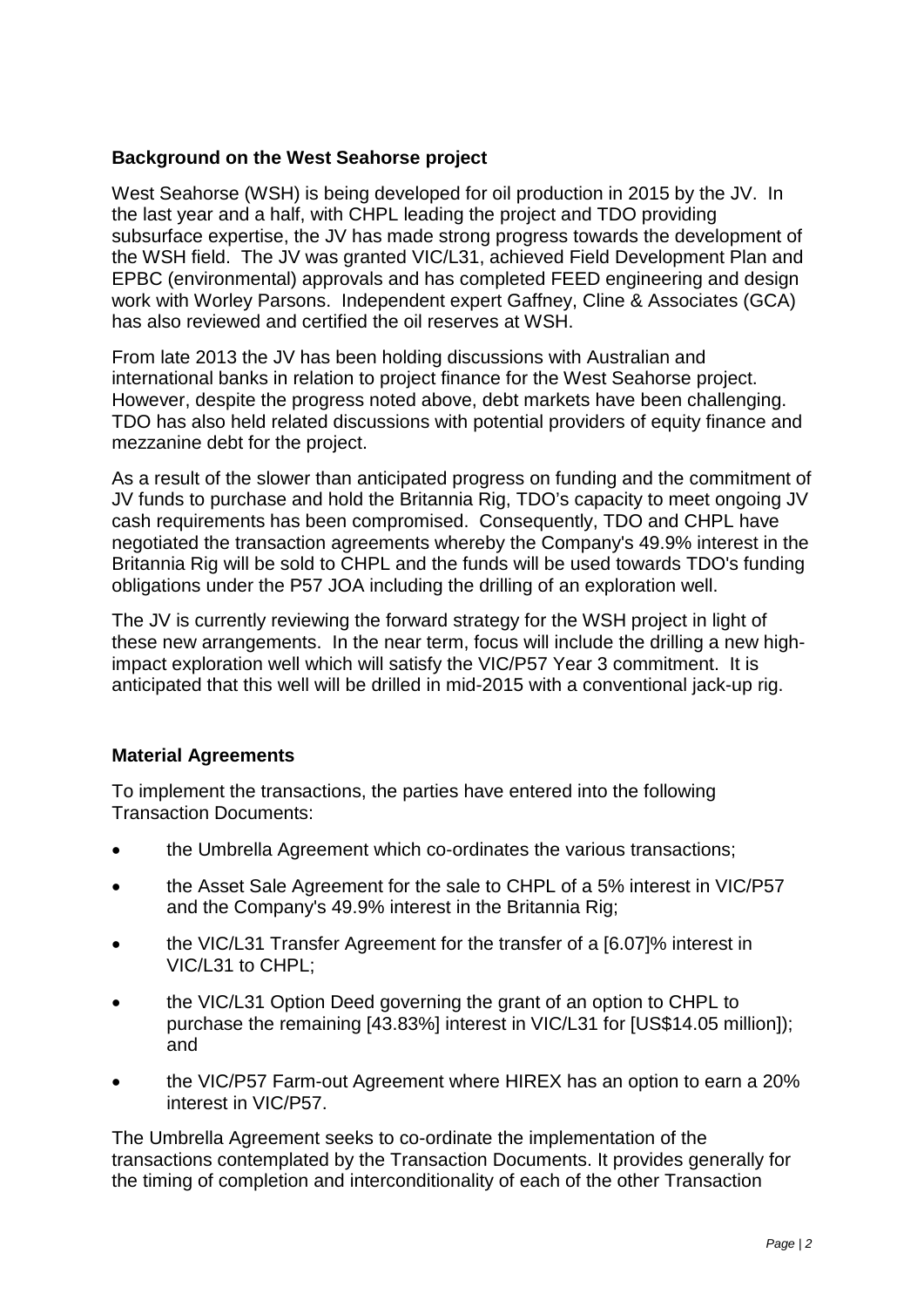Documents. It provides that the completion of each of the Asset Sale Agreement, L31 Transfer Agreement, L31 Option Deed and the HiRex Farm-in Agreement are interconditional.

The Asset Sale Agreement sets out the obligations of the parties and the terms and conditions of the sale to CHPL of a 5% interest in VIC/P57 and the Company's 49.9% interest in the Britannia Rig. The consideration payable to the Company by CHPL under the Asset Sale Agreement is US\$7,500,000. Payment of the consideration is divided into three tranches:

- US\$600,000 which was paid to the Company on 13 May 2014;
- US\$1,400,000 which is to paid to the Company within 5 business days of the execution of the agreement; and
- US\$5,500,000 which is to be paid on behalf of the Company into the VIC/P57 joint bank account for VIC/P57 within 5 business days of receipt of Shareholder approval for the transaction.

The VIC/L31 Transfer Agreement provides for the transfer to CHPL of a [6.07]% interest in VIC/L31 against the set off the amount of US\$[1.945 million] being the amount that the Company owed to the Operator in relation to the VIC/L31 cash calls as at 31 May 2014.

Under the L31 Option Deed the Company has agreed to grant CHPL an option to acquire from the Company all of the interest that CHPL does not hold in VIC/L31. The option may be exercised by CHPL during the period of 5 business days following receipt of Shareholder approval. The consideration payable is based on the fair market value of VIC/L31 as set out in a report prepared by Deloitte Touche Tohmatsu, jointly appointed by the Company and CHPL as independent financial valuer. If the option is exercised, the remaining [43.83%]% in VIC/L31 the Company holds will be sold to CHPL in return for US\$[14.05 million].

Under the HiRex Farmin Agreement HIREX has been granted the option to earn a 20% interest in VIC/P57 directly from the Company in return for the provision of data analysis for VIC/P57 using the HIREX virtual drilling technology. The option to farmin is exercisable within 1 month following receipt of all condition precedents identified below.

## **Status of Conditions Precedent**

The conditions precedent for the completion of the transactions under each of the Transaction Documents include:

- Shareholder approval for the transaction; and
- Completion of each of the other Transaction Documents.
- Approval of the Foreign Investment Review Board;
- Australian government regulatory approval for the transfer of the relevant interests in VIC/P57 and VIC/L31;

The conditions precedent relating to the approval of Shareholders must be satisfied by 17 August 2014 otherwise CHPL may terminate each of the Transaction